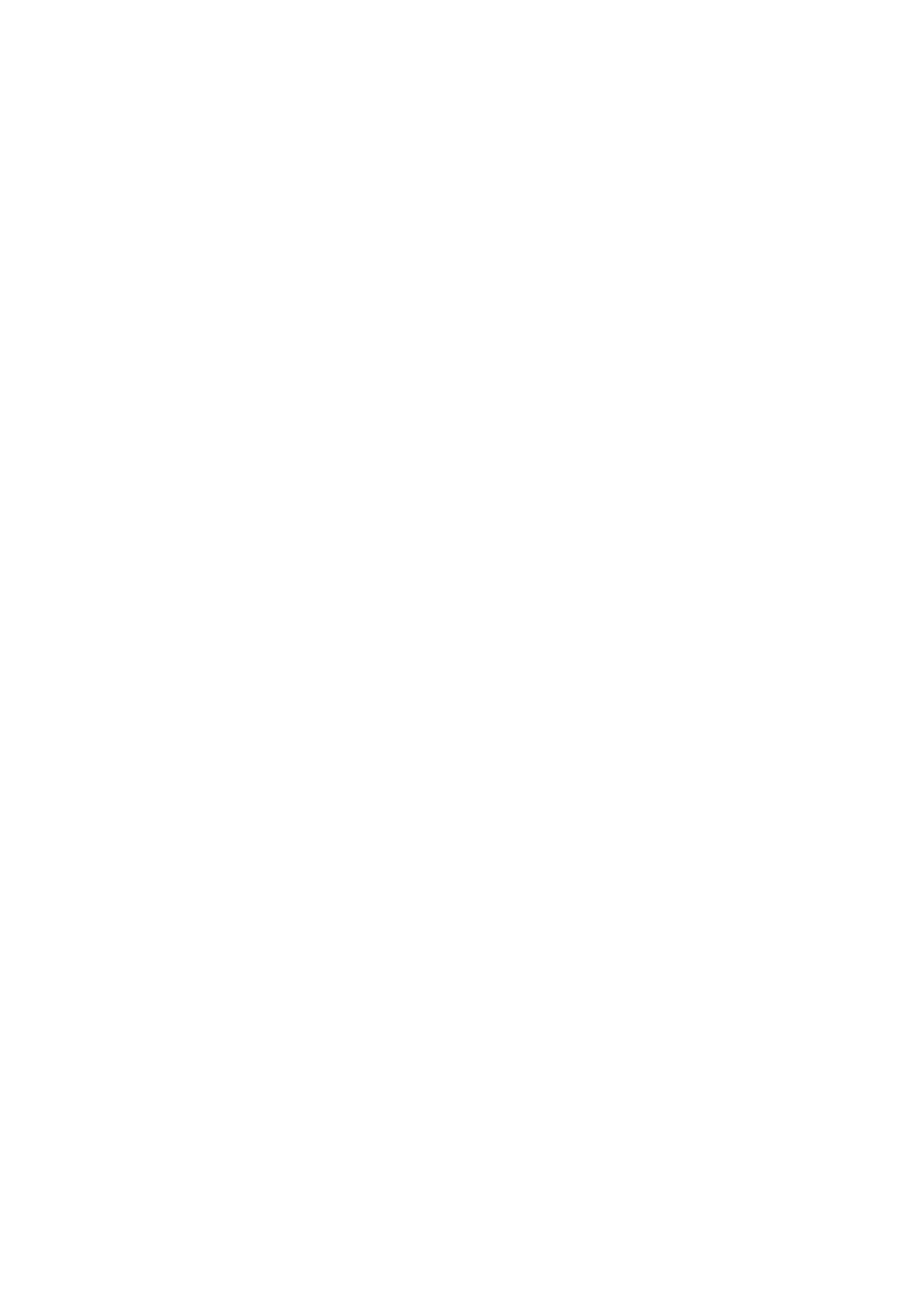# Cylindrical KP revisited

Christian Klein

e-mail: klein@mis.mpg.de, Max Planck Institute for Mathematics in Sciences, Inselstr. 22, 04103 Leipzig, Germany

Vladimir B. Matveev<sup>∗</sup> e-mail: matveev@u-bourgogne.fr, Institut de Mathématique de Bourgogne, BP 47870 - F-21078 Dijon France,

Alexander O. Smirnov

e-mail: Alsmir@mail.ru, St. Petersburg University of Aerospace Instrumentation, St. Petersburg, Bolshaya, Morskaya 67, St. Petersburg, 190000 Russia,

January 7, 2007

#### **Abstract**

The aim of this article is to summarize results on the cylindrical KP equation also known as Johnson equation. In particular, we explain the gauge equivalence of the related Lax pairs. We also describe some important classes of explicit solutions obtained by the use of the Darboux transformation approach. Plots of explicit solutions including finite gap solutions to the CKP equation are presented.

**Mathematics Subject Classification (2000). 250xx, 58Hx, 35Qxx**

**Key words: Johnson equation, solitons, finite-gap solutions, Darboux transformations, lumps**

#### **1 Introduction**

The cylindrical KP equation (CKP) is a 2D generalization of the cylindrical KdV equation. It was introduced in 1978 in an article by Johnson [1] in the context of the description of surface waves in a shallow incompressible fluid. Later the same equation was derived by Lipowskij [2] for internal waves in a stratified medium. The Johnson equation has the following form:

<sup>∗</sup>The second author thanks the organizers of the workshop Nonlinear Physics IV, where this work was reported, and the ANR grant ANR-05-BLAN-0029-01 (GIMP) for financial support.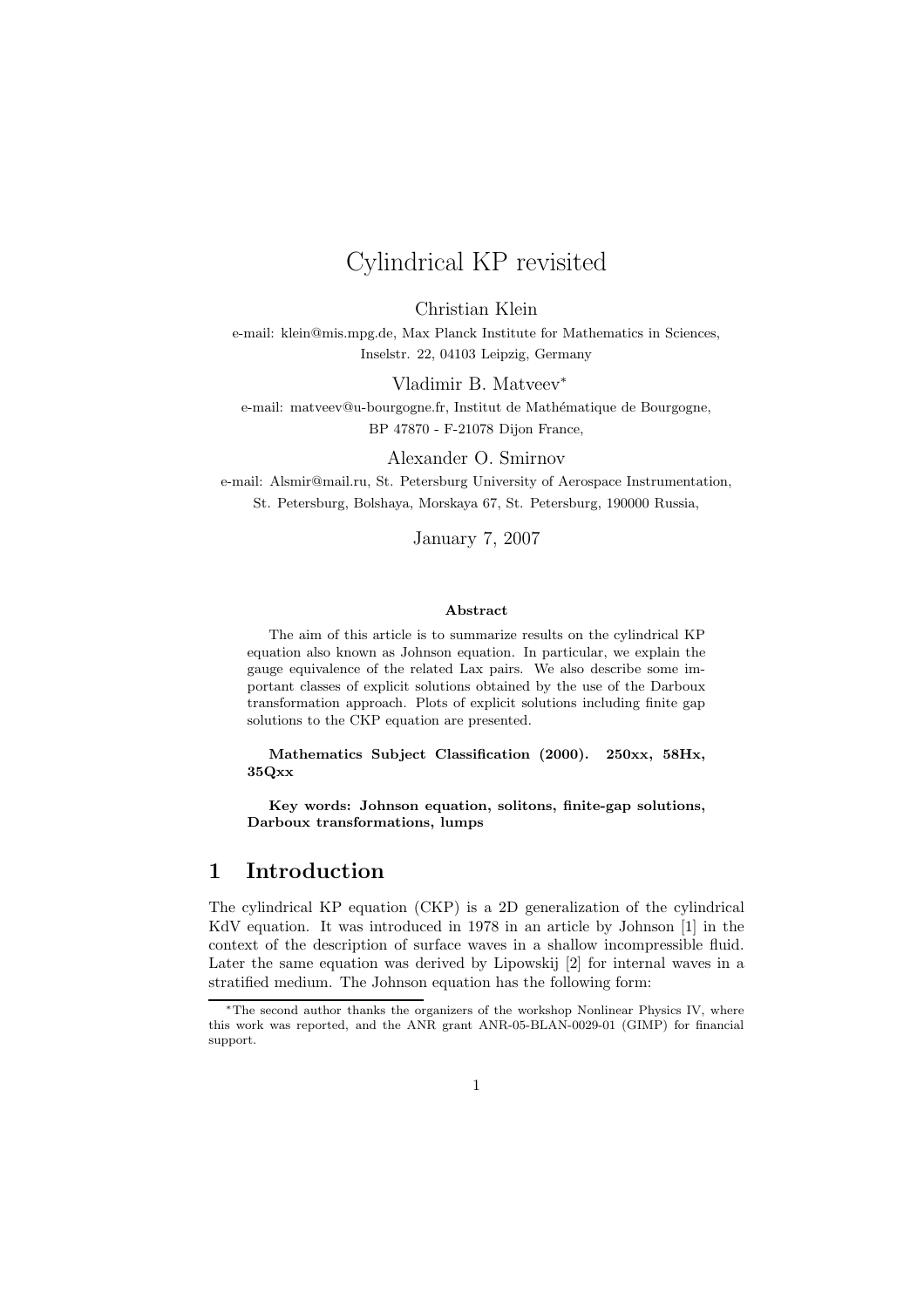$$
\frac{\partial}{\partial x}\left(u_t + 6uu_x + u_{xxx} + \frac{u}{2t}\right) = -3\alpha^2 \frac{u_{yy}}{t^2}.\tag{1}
$$

The same equation was recently derived in [15] for nonlinear acoustic waves. As for KP we can distinguish two cases depending on the sign of the real parameter  $\alpha^2$ : the CKP I equation, corresponding to a positive value of  $\alpha^2$ , and the CKP II case where  $\alpha^2$  is supposed to be negative. When  $\alpha = 0$  the CKP equation obviously reduces to the CKdV equation. The Cauchy initial problem for the CKP equation can be posed correctly for any  $t = t_0 > 0$ .

Contrary to the widely known KP equation, the CKP equation has dissipative character: there is no soliton-like solution with a linear front localized along straight lines in the xy-plane. Also, the multi-lump-like solutions preserving their form during propagation that exist for the CKP II equation [11] are missing in the CKP I case. It was discovered in  $[4]$ <sup>1</sup> that nevertheless in the CKP case, we have as much explicit solutions as in the KP case. The CKP equation allows to explain the existence of the horseshoe-like solitons and their multi-versions in quite a natural way. The horseshoe multi-soliton solutions correspond very well to real waves which can be observed in thin films of shallow water being cooled along the inclined plane. One can compare for instance the photo 19 on page 38 of the book [3] with some plots of this work. In both cases, the waves with crossed parabolic profiles are very well visible.

Following [4] each solution of the KP equation generates a solution of the CKP equation and vice versa. The related mapping was first constructed in [4] on the base of study of algebro-geometric solutions. The latter point somehow was never explained in the literature. The use of the aforementioned isomorphism between the whole varieties of solutions to the CKP and KP equations represents one of the most powerful approaches for solving the CKP equation by fully using the information on the solutions of the KP equation obtained by various methods. It is necessary to mention that Johnson [1] has gotten a weaker result allowing to construct from any solution of the KdV equation some solution of the CKP equation. His result follows from [5] as a natural reduction. The one to one correspondence between the solutions of the KP and CKP equations [4] preserves the class of solutions decreasing in all spatial directions, and the class of rational solutions. The same correspondence somehow transforms the line-front solitons of the KP equation to the parabolic front solitons of the CKP equation. It transforms the rational lump solutions of the KP equation to the dissipative rational solutions of the CKP model. It maps the bounded almost periodic solutions of the KP model to the class of bounded solutions periodic only with respect to the x variable. The plots of the related theta functional solutions of the CKP model also seem to correspond well to some real waves on shallow water. A different approach to the integration of the CKP equation which directly uses the Darboux covariance of the related Lax pair briefly mentioned in [5] will be also explained here. In our opinion the results of [4, 5] concerning the CKP equation and its link with the KP model

<sup>&</sup>lt;sup>1</sup>See also [5] and the explanation below in section 5.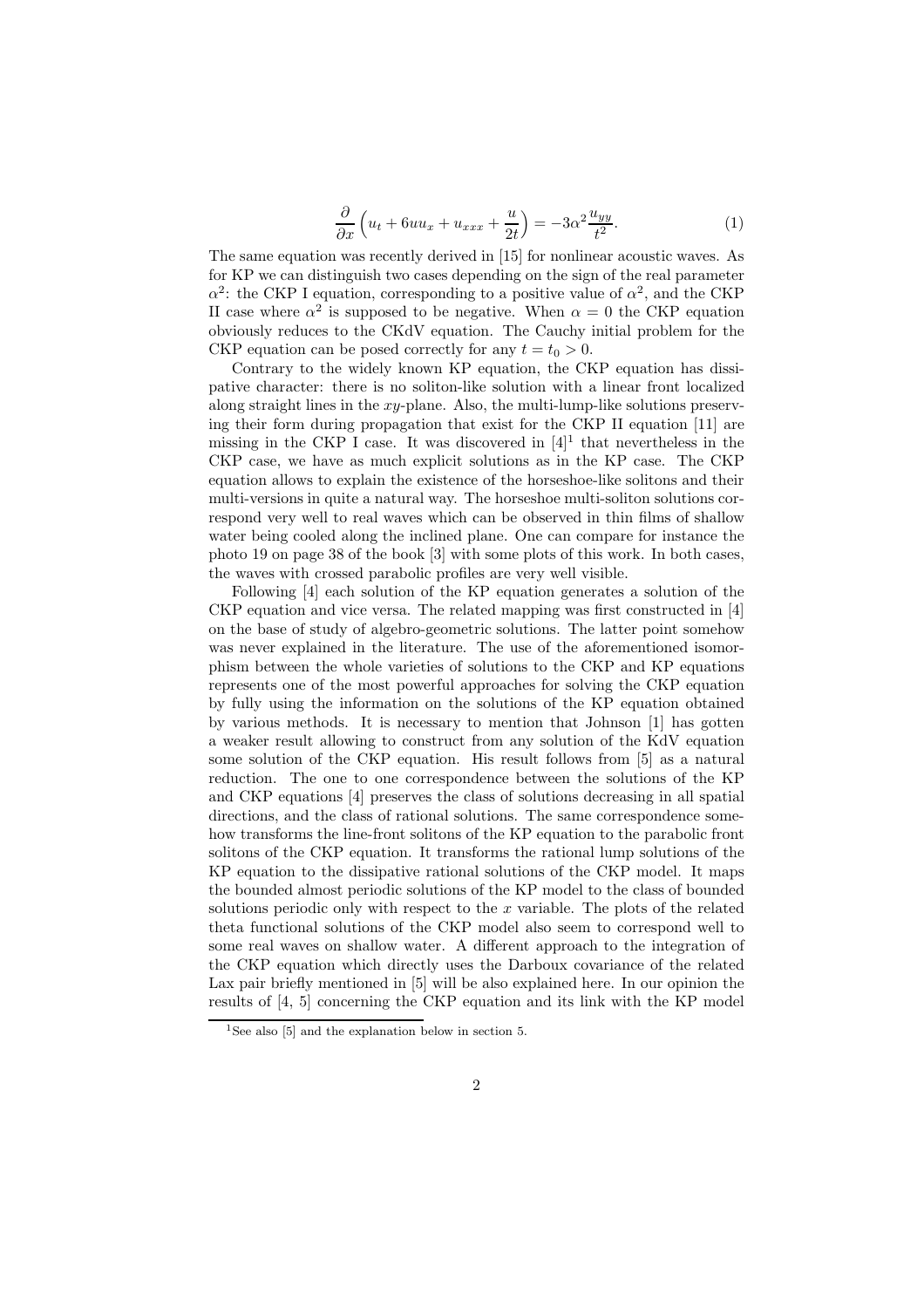are underexplored. The appearance of powerful software allowing to visualize even theta-functional solutions of finite genera opens up new opportunities in the comparison of the related solutions with experimental data.

Therefore we decided to present an extended version of the results of [4, 5] including for the first time graphical material that is important to understand the qualitative features of the solutions having a complicated analytical structure2.

#### **2 CKP Lax pair**

The Lax pair and its adjoint for the CKP equation are given by the formula:

 $\mathbf{r}$ 

$$
\pm \alpha f_y^{\pm} = t f_{xx}^{\pm} + (tu - x/12) f^{\pm}, \nf_t^{\pm} = -4 f_{xxx} - 6u f_x^{\pm} - (3u_x \pm 3\alpha v/t) f^{\pm}.
$$
\n(2)

The compatibility conditions of the  $(+)$ system  $(2)$  and of the  $(-)$ system  $(2)$ are both equivalent to the system

$$
v_x = u_y
$$
,  $u_t + 6uu_x + u_{xxx} + \frac{u}{2t} = -3\alpha^2 \frac{v_y}{t^2}$ ,

which obviously produces the CKP equation after differentiation of the second equation by x and the use of the formula  $v_{yx} = v_{xy} = u_{yy}$ . The (+) Lax pair was first found by Druma [9] and Salle [6] in 1983, and was rediscovered one year later by Ovel and Steeb [10].

# **3 Darboux transformation for the CKP equation**

According to the general covariance theorem (Matveev 1979) [7, 4, 5], the equations (2) are both covariant with respect to a classical Darboux transformation (DT)

$$
f \to \psi_1^{\pm}, u \to u_1^{\pm}, \qquad \psi_1^{\pm} := f_x^{\pm} - \sigma^{\pm} f \equiv \frac{W(f_1^{\pm}, f^{\pm})}{f_1^{\pm}},
$$
  

$$
\sigma^{\pm} := \frac{\partial_x f_1^{\pm}}{f_1^{\pm}}, \quad u_1^{\pm} := u + 2\sigma_x^{\pm},
$$

where  $f_1^{\pm}$  is some fixed solution of (2). The iterations of only (+) or of only (-) DT leads to formulas absolutely similar to the KP case:

$$
u_n^{\pm} = u + 2\partial_x^2 \ln W(f_1^{\pm}, \dots, f_n^{\pm}),
$$
  

$$
\psi_n^{\pm} = \frac{W(f_1^{\pm}, \dots, f_n^{\pm}, f^{\pm})}{W(f_1^{\pm}, \dots, f_n^{\pm})},
$$

<sup>2</sup>In the recent work [14] the results of [4, 5] were used in order to prove the existence of nondecaying solutions of the CKP equation, vanishing as  $x \to \infty$ . Some additional results concerning physical applications of the CKP equation can be found in [13].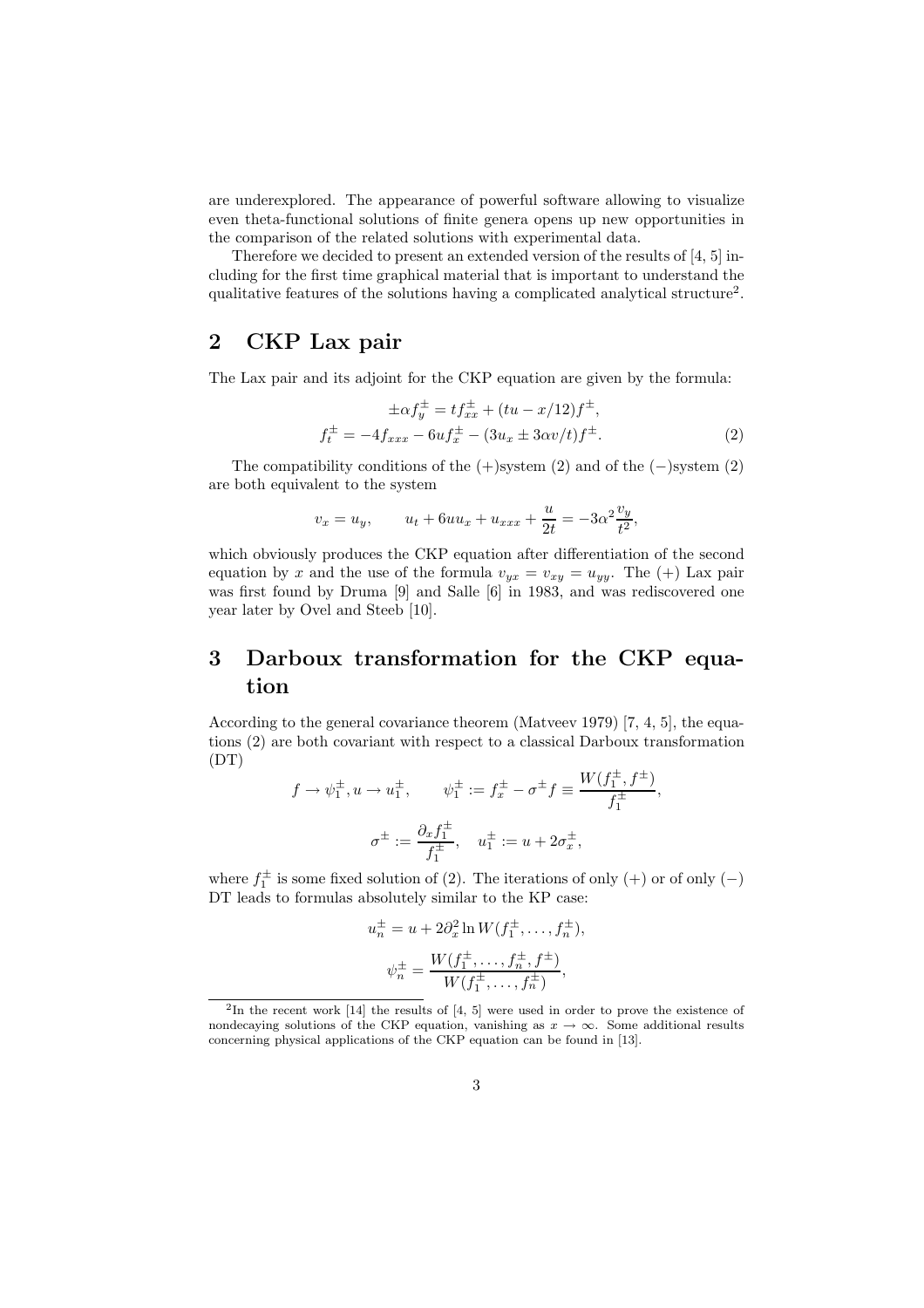where the  $f_j^{\pm}$  are arbitrary linearly independent solutions of the (+)- or (-)-Lax system respectively.

For any complex value of p the  $(+)$ -system (2) with  $u = 0$  has a solution of exponential type:

$$
f^+(k) := \exp\left[-\frac{x}{12\alpha}(y-p) + \frac{4t}{(12\alpha)^3}(y-p)^3\right]
$$

$$
= \exp\left[k\left(x - \frac{y^2t}{12\alpha^2}\right) + k^2\alpha^{-1}yt - 4k^3t - \frac{xy}{12\alpha} + \frac{4ty^3}{(12\alpha)^3}\right], \qquad p \equiv 12k\alpha. \tag{3}
$$

Similarly, for the  $(-)$ -system  $(2)$  with  $u = 0$ , a one parametric family of solutions is given by the formula

$$
f^-(p) := \exp \left[ \frac{x}{12\alpha} (y+p) - \frac{4t}{(12\alpha)^3} (y+p)^3 \right].
$$

Since the system (2) is linear, linear combinations of solutions corresponding to different values of  $p$  or  $k$  lead to new solutions. Also differentiation of  $f^{\pm}(x, y, t, k)$  with respect to k to arbitrary order produces solutions to the same system. Next, taking  $k = 0$  in  $\partial_k^m f^{\pm}(x, y, t, k)$  we obtain an infinite number of solutions having the form of polynomials of  $x, y, t$  times a k independent exponential. Plugging them into a Wronskian we get an infinite family of rational solutions of the CKP equation. This construction obviously represents the natural analogue of the rational solutions of the KP equation expressed in terms of Faa de Bruno polynomials also frequently called Bell polynomials. In the KP case a similar construction of the rational solutions was first proposed in [4]. In the latter case, it contains as a very simple special reduction of the formulas of [4] the rational solutions of "general position" for the KP equation constructed by Krichever in 1978. In particular, we can construct a large family of solutions  $f_j^{\pm}$  of the "starting" system (2) with  $u = 0$ , as follows:

$$
f_j^+ = \int_{s_{j1}} f^+(k) d\mu_{j1}(k),
$$
  

$$
f_j^- = \int_{s_{j2}} f^-(k) d\mu_{j2}(k),
$$

where  $\mu_{j1}(k), \mu_{j2}(k)$  are some measures. It is clear that the related Wronskian can be written as

$$
W(f_1^+, \ldots, f_n^+) = \exp\left[-\frac{nxy}{12\alpha} + \frac{4nty^3}{(12\alpha)^3}\right] W(f_{01}^+, \ldots, f_{0n}^+),
$$
  

$$
f_{0j}^+ := \int_{s_{j1}} f_0^+(k) d\mu_{j1}(k),
$$

where  $f_0^+(k)$  denotes the k-dependent part of the exponential (3). The related Wronskians can also be written as multiple integrals of the following structure: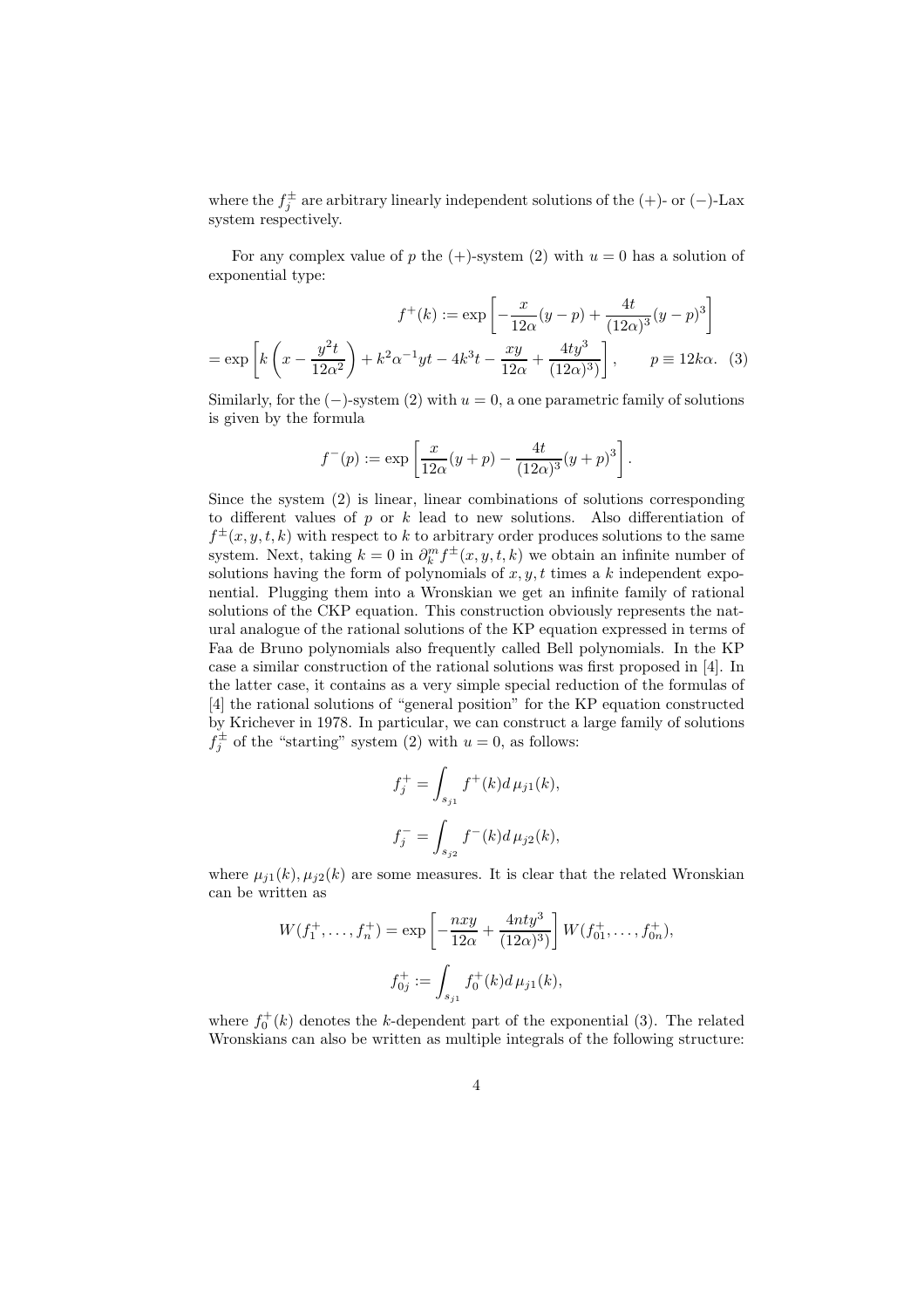$$
W = \exp\left[-\frac{nxy}{12\alpha} + \frac{4nty^3}{(12\alpha)^3}\right] \int_{s_1} \cdots \int_{s_n} \prod_{1}^n f_0^+(k_j) \prod_{j>i}(k_j - k_i) \prod_{1}^n d\mu_{j1}(k_j)
$$

in the  $(+)$  case or

$$
W = \exp\left[-\frac{nxy}{12\alpha} + \frac{4nty^3}{(12\alpha)^3}\right] \int_{s_1} \cdots \int_{s_n} \prod_{1}^n f_0^-(k_j) \prod_{j>i} (k_j - k_i) \prod_{1}^n d\mu_{j2}(k_j),
$$

in the  $(-)$  case. It is clear that the external k independent factors do not contribute to the potential.

So, similarly to the KP I case [7, 5] we have a large number of solutions depending on an arbitrary number of functional parameters. It is quite obvious that the obtained solutions to the CKP equation are nonsingular and real valued provided that the following condition is satisfied:

$$
s_j \bigcap s_m = \emptyset, \quad \forall j, \quad d\mu_j(k) = \rho_j(k)dk, \rho_j(k) \ge 0, \text{inf } s_j > 0
$$

where  $s_j =: \text{supp}\rho_j(k)$ .

Therefore, one family of nonsingular N-solitons horseshoe line front solutions provided by the first nonsingularity condition formulated above can be written as

$$
u = 2\partial_x^2 \ln W(f_1, \dots, f_n)
$$

with

$$
f_j = A_j e^{\vartheta_{2j-1}} + e^{\vartheta_{2j}}, \quad A_j > 0 \quad \forall j,
$$

with

$$
\vartheta_m =: k_m \left( x - \frac{y^2 t}{12\alpha^2} + \right) + k_m^2 \alpha^{-1} y t - 4k_m^3 t.
$$

This solution is non singular if  $0 < k_m < k_{m+1}$ ,  $\forall m$ , which corresponds to the above nonsingularity condition with  $\rho_j(k) = \delta(k - k_{2j-1}) + \delta(k - k_{2j}).$ 

An alternative sufficient non singularity condition, (see also [5]), is

 $\text{supp}\rho_j = [a_j, b_j] \cup [c_j, d_j], \quad j = 1, \ldots, n;$ 

$$
a_n \le b_n \ldots < a_j \le b_j \ldots < a_1 \le b_1 < c_1 \le d_1 < \ldots < c_j \le d_j < \ldots < c_n \le d_n
$$
\nand

$$
\rho_j(k_j) > 0
$$
 if  $k_j \in [c_j, d_j]$ ,  $\forall j$ , or  $k_j \in [a_j, b_j]$ ,  $j = 2k - 1$ ,  
\n $\rho_j(k_j) < 0$  if  $k_j \in [a_j, b_j]$ ,  $j = 2k$ .

This condition guarantees that the product  $\prod_{j=1}^{n} \rho_j(k_j) \det(k_j^{m-1})$  is positive, and hence the Wronskian  $W(f_{01}^+, \ldots, f_{0n}^+)$  is positive, too. In particular, taking

$$
\rho_j(k_j) = A_j \delta(k_j - a_j) + \delta(k_j - c_j), A_{2J} < 0, \quad A_{2j-1} > 0
$$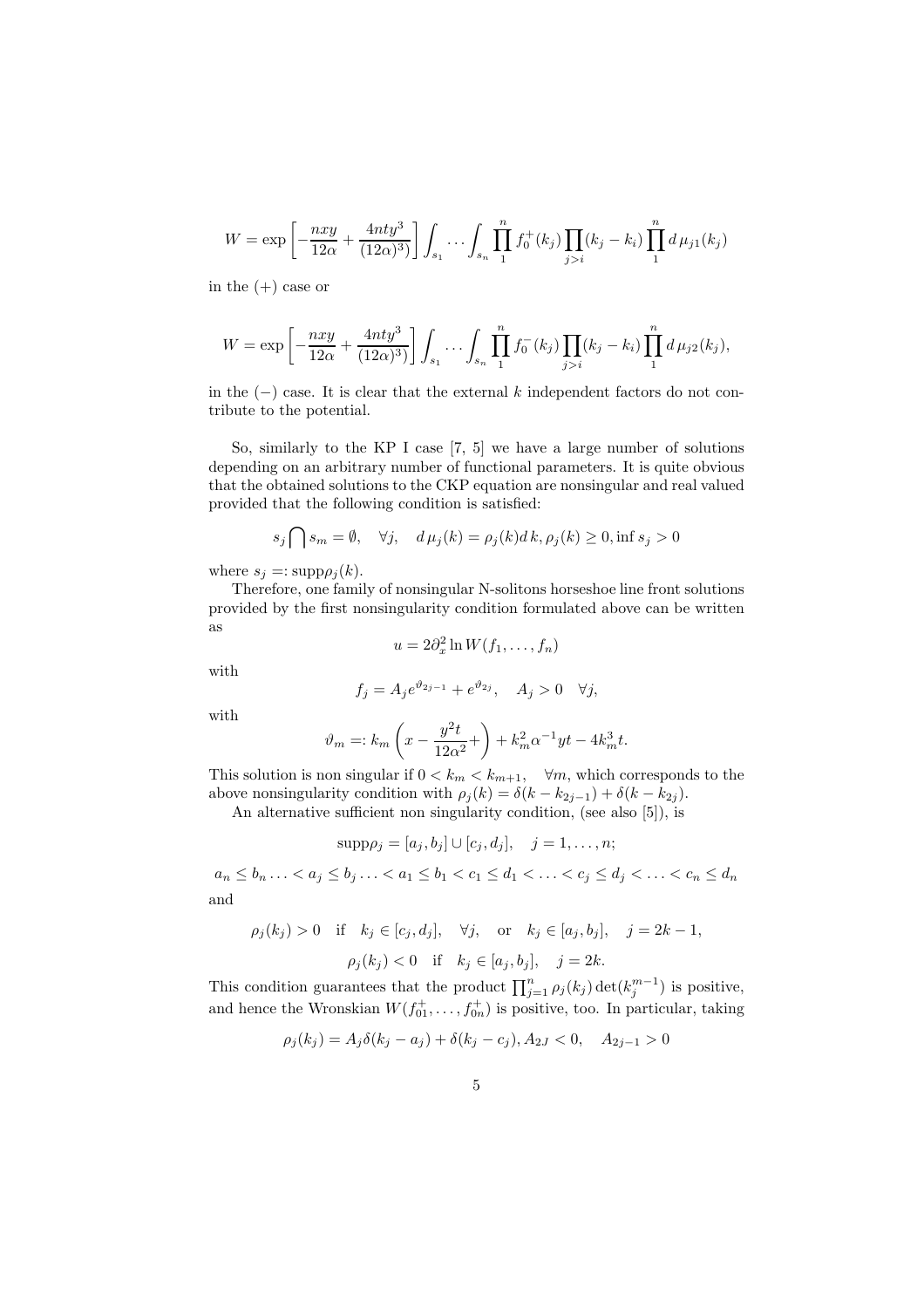we we obtain the following nonsingular solutions of the CKP-I equation.

This second nonsingularity condition suggests another family of nonsingular horse shoe like N-solitons line front solutions which can be obtained by the following choice of  $f_j$ :

$$
f_j = A_j e^{\theta_{2j-1}} + e^{\theta_{2j}}, \quad A_{2j-1} > 0, A_{2j} < 0, \forall j,
$$
  

$$
\theta_{2m-1} =: a_m \left( x - \frac{y^2 t}{12\alpha^2} + \right) + a_m^2 \alpha^{-1} yt - 4a_m^3 t,
$$
  

$$
\theta_{2m} =: c_m \left( x - \frac{y^2 t}{12\alpha^2} + \right) + c_m^2 \alpha^{-1} yt - 4c_m^3 t,
$$
  

$$
a_n < \dots < a_1 < c_1 < \dots c_n
$$

In particular, taking  $k_1 + k_2 = k_3 + k_4$ ,  $k_3 > k_2$  we can easily check that

$$
u = 2\partial_x^2 \ln W \left( \cosh \frac{\vartheta_1 - \vartheta_2}{2}, \sinh \frac{\vartheta_3 - \vartheta_4}{2} \right)
$$

represents a particular kind of non singular 2-solitons solution.

In the CKP II case, i.e., for  $\Re \alpha = 0$  we introduce the following 1-form:

$$
\Omega(f,g) = fgdx - \alpha^{-1}t(fg_x - f_xg)dy + (-4f_{xx}g + 4f_{x}g_x - 4fg_{xx} - 6ufg)dt.
$$

The 1-form  $\Omega$  is closed if f is an arbitrary solution of the (+)-system (2), and q is an arbitrary solution of the  $(-)$ -system  $(2)$  corresponding to the same starting solution  $u(x, y, t)$  of the CKP equation. In terms of this form the following **binary Darboux dressing formula** for the solutions of the CKP equation holds:

$$
n u_m = u + 2\partial_x^2 \ln \det M, \quad n \ge m,
$$
\n(4)

$$
M := \left(\begin{array}{ccccc} Q_{1,n+1} & Q_{2,n+1} & \dots & Q_{n,n+1} \\ Q_{1,n+2} & Q_{2,n+2} & \dots & Q_{n,n+2} \\ \vdots & \vdots & \vdots & \vdots \\ Q_{1,n+m} & Q_{2,n+m} & \dots & Q_{n,n+m} \\ f_1^+ & f_2^+ & \dots & f_n^+ \\ \partial_x f_1^+ & \partial_x f_2^+ & \dots & \partial_x f_n^+ \\ \vdots & \vdots & \vdots & \vdots \\ \partial_x^{(n-m-1)} f_1^+ & \partial_x^{(n-m-1)} f_2^+ & \dots & \partial_x^{(n-m-1)} f_n^+ \end{array}\right)
$$

Taking  $m = 0$  in (4) we recover the Wronskian formula written above.

In the case  $n = m$  the matrix elements of M are given by the formula:

$$
M_{jl} := Q_{j,n+l}, \quad Q_{jl} := A_{jl} + B_{jl} \int_{(x_0, y_0, t_0)}^{(x, y, t)} \Omega(f_j^+, f_l^-), \quad 1 \le j, l \le n.
$$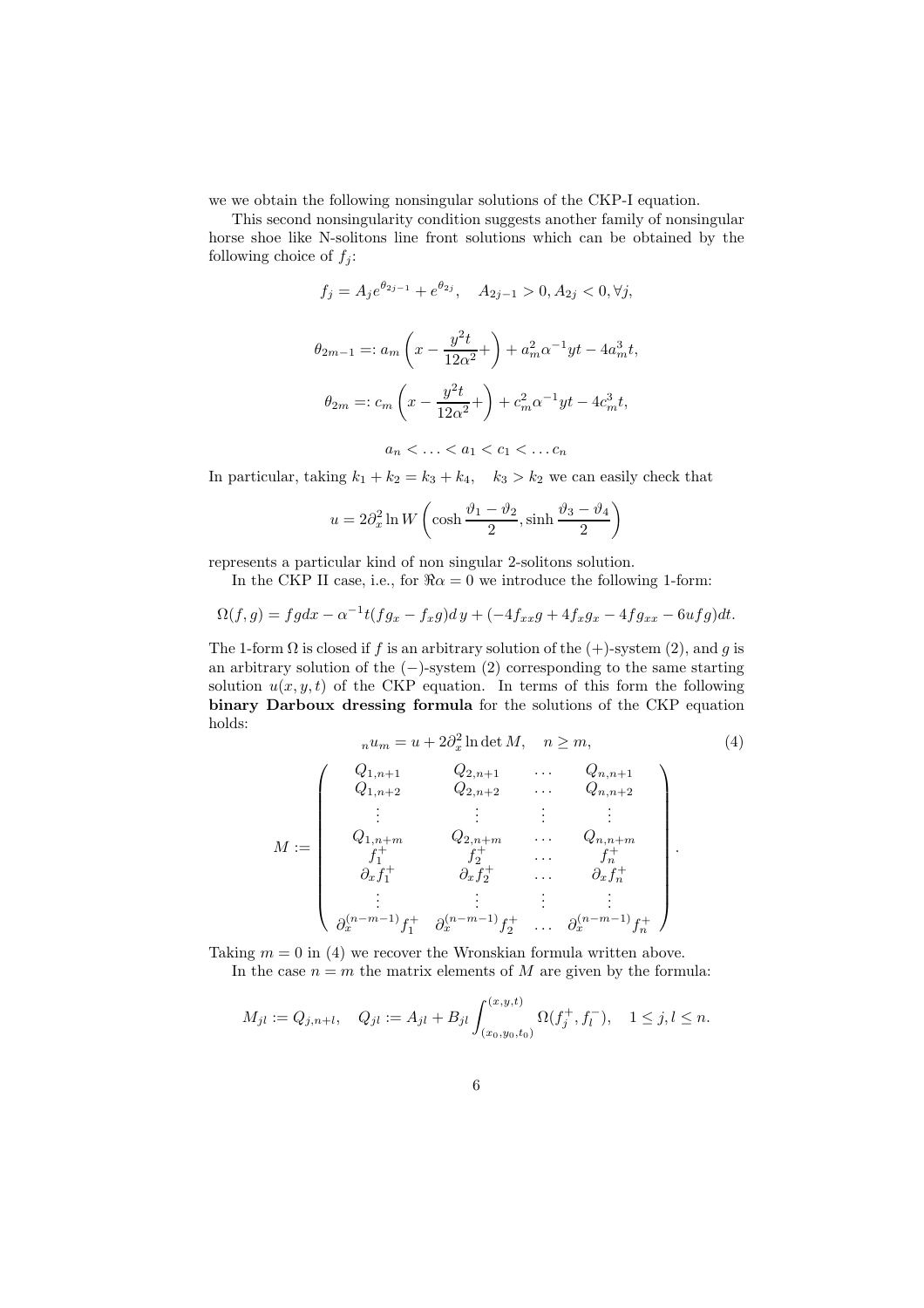All integrals in the last formulas are independent of the choice of the path of integration.

A particular smooth rational solution of CKP II equation with  $\alpha = i\gamma/12$ following from (4) with  $n = m = 1$  is given by the formula:

$$
u = 2\partial_x^2 \ln \left[ (12t^2) \left| \frac{x}{12t} + y^2 - \gamma^2 - 2i\gamma y \right|^2 + \frac{1}{4\gamma^2} \right].
$$
 (5)

### **4 From CKdV to CKP**

Assuming that the solution of the CKP equation satisfies the CKdV equation

$$
u_t + 6uu_x + u_{xxx} + \frac{u}{2t} = 0,
$$
\n(6)

i.e., it does not depend on y, we can construct solutions of the system (2) of the form

$$
f(x, y, t) = e^{\lambda y} p(x, t, \lambda),
$$

with  $p$  solving the Lax system for the CKdV equation first found by Druma [9]:

$$
tp_{xx} + (tu - \frac{x}{12})p = \lambda p,
$$

$$
p_t = -4p_{xxx} - 6up_x - 3u_xp.
$$

Particular solutions of this system for  $u = 0$ , can be constructed in the form

$$
p(x, t, \lambda) = \frac{1}{\sqrt[3]{t}} w\left(\frac{x - \lambda}{\sqrt[3]{t}}\right),
$$

where  $w(z)$  is an arbitrary solution of the Airy equation

$$
w''=zw.
$$

Therefore in the particular case  $\alpha = \frac{i}{12}$ , a class of solutions T-periodic in y of (2) with  $u = 0$  is given by the formula

$$
f^{+} = \frac{1}{\sqrt[3]{t}} \sum_{m \in \mathbb{Z}} \left[ a_{m} Ai\left(\frac{x - \frac{2\pi m}{T}}{\sqrt[3]{t}}\right) + b_{m} Bi\left(\frac{x - \frac{2\pi m}{T}}{\sqrt[3]{t}}\right) \right] e^{\frac{2iy\pi m}{T}}.
$$
 (7)

In this formula  $a_m$ ,  $b_m$  are arbitrary coefficients providing the necessary smoothness of its RHS and  $Ai(z), Bi(z)$  are the standard solutions of the Airy equation defined by the integrals:

$$
Ai(z) = \frac{1}{\pi} \int_0^\infty \cos\left(\frac{t^3}{3} + tz\right) dt,
$$
  

$$
Bi(z) = \frac{1}{\pi} \int_0^\infty \left[ \exp\left(-\frac{t^3}{3} - zt\right) + \sin\left(\frac{t^3}{3} + zt\right) \right] dt.
$$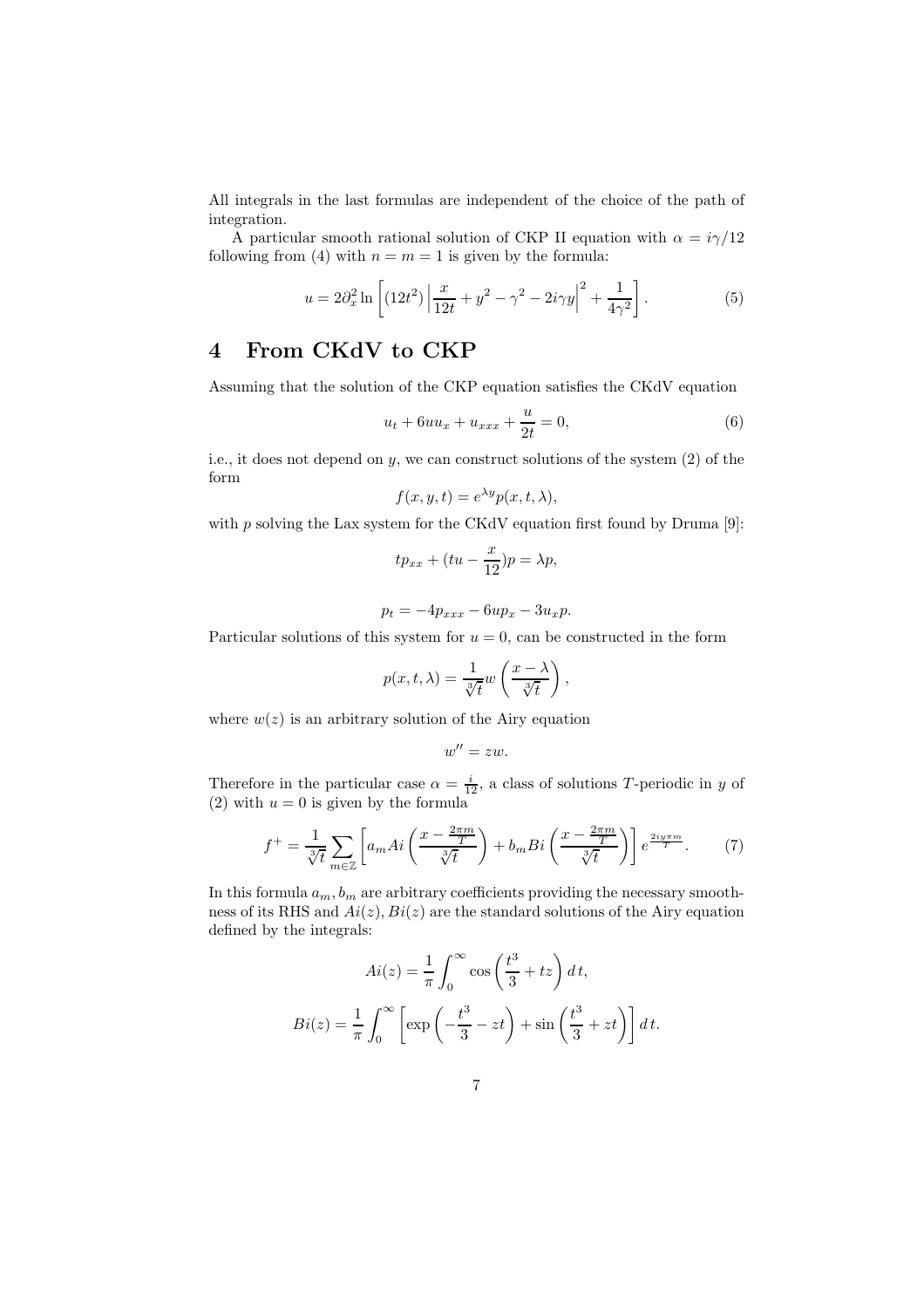# **5 Gauge equivalence of the CKP equation and of the KP equation**

There exists a remarkable link between the solutions of the widely known KP equation

$$
\frac{\partial}{\partial \xi} \left( v_t + 6vv_{\xi} + v_{\xi\xi\xi} \right) = -3\alpha^2 v_{\eta\eta},\tag{8}
$$

and the solutions of the CKP equation discovered in 1986 [5]. Namely the map

$$
v(\xi, \eta, \tau) \to u(x, y, t) := v(x - y^2 t / 12\alpha^2, yt, t),
$$
\n(9)

transforms any solution of (8) to a solution of the CKP equation. Reciprocally for any solution  $u(x, y, t)$  of the CKP equation, the function  $v(\xi, \eta, \tau)$  defined by the formula

$$
v(\xi, \eta, \tau) = u(\xi + \eta^2/12\alpha^2 \tau, \eta/\tau, \tau),
$$

satisfies the KP equation. In fact this correspondence can be detected already by observing the solutions obtained in section 33.

Moreover, the related Lax linear systems are connected by the following gauge equivalence also suggested by the formulas of section 3 or by the structure of the Baker-Akhiezer functions corresponding to the CKP Lax pair:

$$
\psi_{CKP}(x, y, t) = \psi_{KP}(x - y^2 t / 12\alpha^2, yt, t) \exp\left[-\frac{xy}{12\alpha} + \frac{4ty^3}{(12\alpha)^3}\right],
$$
\n
$$
\psi_{KP}(\xi, \eta, \tau) = \psi_{CKP}(\xi + \eta^2 / 12\alpha^2 \tau, \eta / \tau, \tau) \exp\left[\frac{\xi\eta}{12\alpha\tau} + \frac{4\eta^3}{(12\alpha\tau)^2} \left(1 - \frac{1}{3\alpha}\right)\right].
$$
\n(10)

This gauge equivalence can also be checked by direct computation.

The related change of variables  $\xi = x - y^2t/12\alpha^2$ ,  $\eta = yt$ ,  $\tau = t$  is invertible and its Jacobian is equal t for  $t > 0$ . In particular, it is clear that globally bounded solutions of the KP equation are mapped to globally bounded solutions of the CKP equation and vice versa. In order to solve the Cauchy initial problem posed at  $t = t_0$  with initial data  $u(x, y, t_0) = u_0(x, y)$ , we have to find the solution  $v(\xi, \eta, \tau)$  of the Cauchy initial problem for the KP equation with initial data

$$
v(\xi, \eta) = u(\xi + \eta^2 \tau / 12\alpha^2 \tau^0, \eta / \tau^0).
$$

The solution of the related Cauchy problem for the CKP equation is given by the formula

$$
u(x, y, t) = v(x - y^2t/12\alpha^2, yt, t).
$$

The well known finite gap solutions of the KP equation (see for instance [16]) lead with the above relation to solutions of the CKP equation of the following form:

$$
u = 2\partial_x^2 \ln \Theta \left[ \left( x - \frac{y^2}{12\alpha t} \right) \vec{p} + yt\vec{v} + t\vec{q} + \vec{l} \right] + C.
$$

<sup>3</sup>In fact it was detected by the 3rd author in the process of constructing the finite gap solutions of the CKP equation and was then confirmed by a direct computation. Somehow, at the time this remark was not included in the text [4].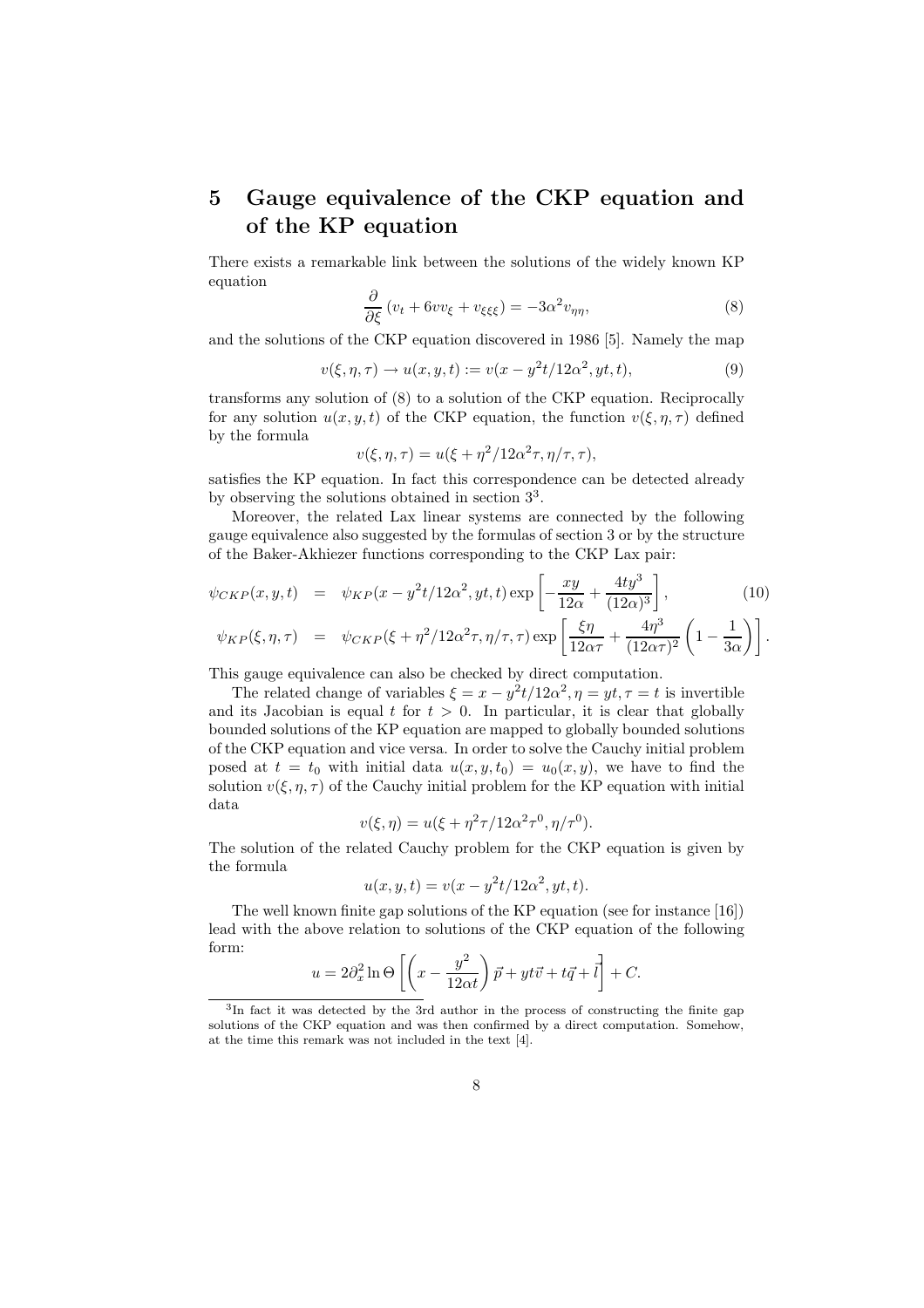Here  $\Theta$  is the *n*-dimensional Riemann theta function. The related solutions are in general almost periodic in the  $x$  and  $t$  variables (as in the KP case) but, contrary to the KP case, they are not periodic or almost periodic with respect to  $y$ . (See Fig. 6 below).

It is also clear that

$$
\int_{R^2} \int v^2(\xi, \eta, \tau) d\xi d\eta = t \int_{R^2} \int u^2(x, y, t) dxdy,
$$
\n(11)  
\n
$$
u(x, y, t) = v(x - y^2 t/12\alpha^2, yt, t),
$$

where  $v$  is some solution of the KP equation rapidly decreasing at infinity. The LHS of (11) is an integral of motion in the KP case. It is quite clear that the related solution of the CKP equation has a dissipative nature: the integral of its square decreases like  $t^{-1}$ . Thus the CKP equation has no lump-like localized solutions propagating without change of shape.

Previously, some changes of variables were discovered by a number of authors [1, 9] not allowing to solve the Cauchy initial problem for the CKP equation on the base of the results obtained for the KP case. It is worthwhile to mention that before the discovery of the aforementioned change of variables, V. D. Lipovskii [12] developed a direct IST approach for solving the Cauchy initial problem with rapidly decreasing initial data for the CKP I and CKP II equation using the same technical tools (i.e., a nonlocal Riemann-Hilbert problem approach or  $\bar{\partial}$ -approach as in the KP case).

# **6 Hamiltonian framework for the CKP II equation**

The auxiliary spectral problem has the form

$$
\varphi_y = t\varphi_{xx} + 2t(ik - y/12)\varphi_x + tu\varphi.
$$
\n(12)

By a Jost solution of (12) we shall denote a complex-valued function  $\varphi(\mathbf{r}, k, \overline{k})$ , (where **r** :=  $(x, y)$ ), bounded for all  $k \in \mathbb{C}$ , fixed by the asymptotic condition  $\varphi(\mathbf{r}, k, \overline{k}) \to 1$  when  $|\mathbf{r}| \to \infty$ . It is possible to prove that the following asymptotics introducing the "spectral data" always holds when  $u$  belongs to the Schwartz class as a function of **r**:

$$
\varphi(\mathbf{r},k,k) = 1 +
$$
  
+ $i \cdot \operatorname{sgn}(k + \overline{k}) \left[ \frac{a(k,\overline{k})}{x - y^2 t / 12 + 2ikyt} - \frac{b(k,\overline{k}) e^{s(\mathbf{r},k,\overline{k})}}{x - y^2 t / 12 + 2i\overline{k}yt} \right] (1 + o(1)),$  (13)

$$
a(k,\overline{k}) = \frac{t}{2\pi} \int u(r)\varphi(\mathbf{r},k,\overline{k})d\,xd\,y,\quad(14)
$$

$$
b(k,\overline{k}) = \frac{t}{2\pi} \int u(\mathbf{r}) \varphi(\mathbf{r},k,\overline{k}) e^{-s(\mathbf{r},k,\overline{k})} dx dy, \quad (15)
$$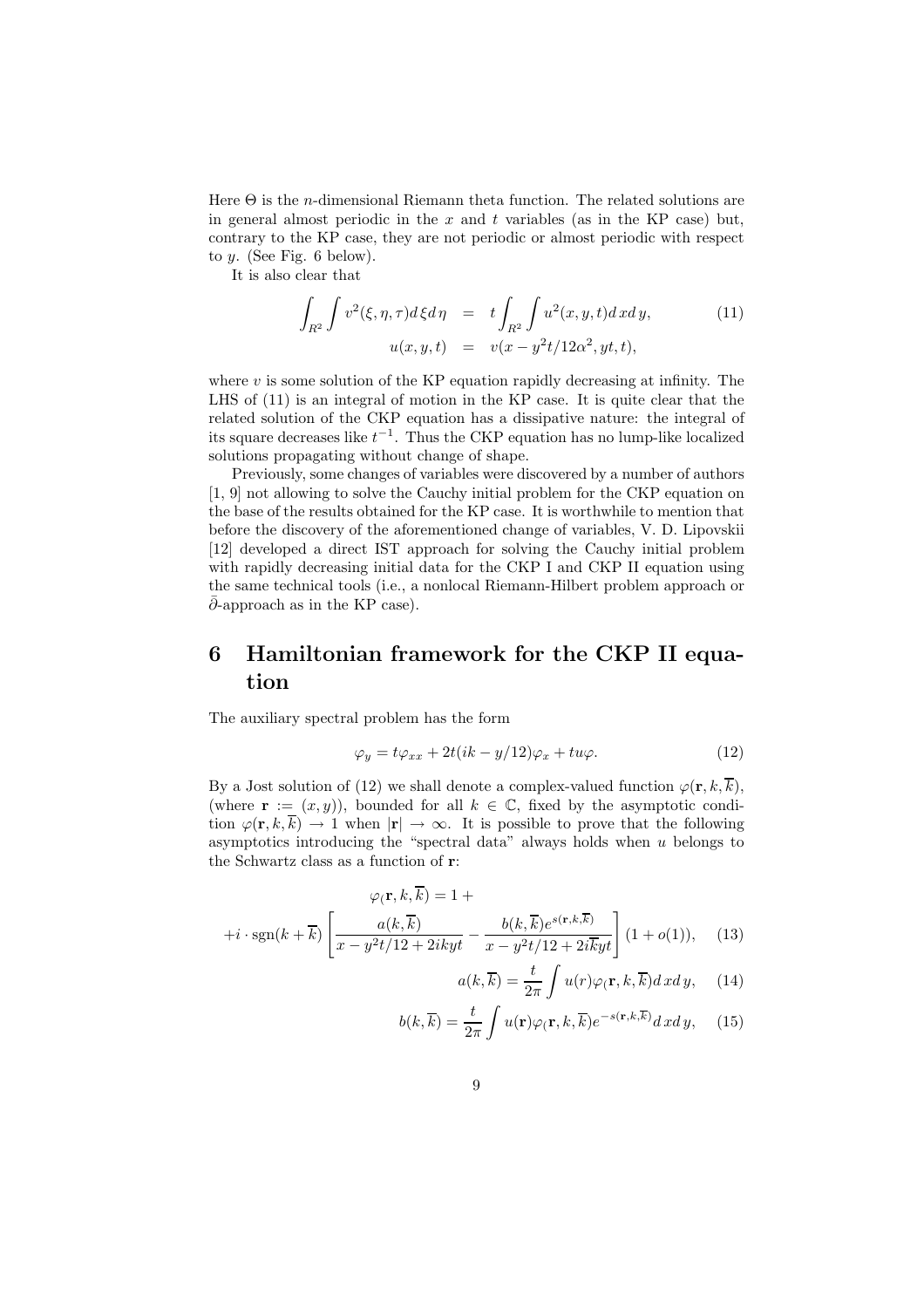$$
s(\mathbf{r}, k, \overline{k}) := -i(k + \overline{k})(x - y^2 t/12) + (k^2 - \overline{k}^2)yt.
$$
 (16)

It is assumed that the initial data  $u(\mathbf{r},0)$  represent some real valued function belonging to the Schwartz class  $\mathbb{S}(\mathbb{R}^2)$ . This reality restriction implies that

$$
a(k,\overline{k}) = \overline{a}(-\overline{k},-k), \quad b(k,\overline{k}) = \overline{b}(-\overline{k},-k).
$$

For the solution  $\tilde{\varphi}_i(\mathbf{r}, k, \overline{k})$  to the "formal adjoint problem" fixed by the unit asymptotics at infinity, similar formulas hold modulo a change of the sign of the square bracket in (13) and a change  $s \to -s$ . The functions a and b are connected by the dispersion relation

$$
a(k,\overline{k}) = a_0 - \int \frac{|b(p,\overline{p})|^2 \text{sgn}(p+\overline{p})}{p-k} \frac{dp \bigwedge d\overline{p}}{2i\pi}.
$$
 (17)

The spectral data of the direct and the adjoint problem are connected by the relations

$$
\overline{b}(k,\overline{k}) = \tilde{b}(k,\overline{k}), \qquad a(k,\overline{k}) = \tilde{a}(k,\overline{k}). \tag{18}
$$

The functions  $\varphi$  and  $\tilde{\varphi}$  admit, when  $|k| \to \infty$ , the following asymptotic expansions:

$$
\varphi = 1 + \sum_{n=1}^{\infty} \varphi_n(\mathbf{r}) k^{-n}, \qquad 1 + \sum_{n=1}^{\infty} \tilde{\varphi}_n(\mathbf{r}) k^{-n},
$$

where

$$
2i\varphi_{1,x} + u = 0, \quad -2i\tilde{\varphi}_{1,x} + u = 0,
$$

and the remaining coefficients can be computed from the recursive relations following from (12) and its formal adjoint. From the later relations we get after plugging them into (13) the asymptotic expansions for  $a$  and  $\tilde{a}$ :

$$
a(k,\overline{k}) = \sum_{n=1}^{\infty} a_n k^{-n}, \quad \tilde{a}(k,\overline{k}) \sum_{n=1}^{\infty} \tilde{a}_n k^{-n}.
$$

In addition we can conclude from the "reality condition" (18) that

$$
a_n = \tilde{a}_n. \tag{19}
$$

Comparison of this asymptotic expansion with the dispersion relation (17) leads to the infinite series of "trace identities". The first three of them are listed below.

$$
P^x := -4\pi a_2 = \frac{t}{2} \int u^2 dx \bigwedge dy
$$

$$
= 4 \int_0^\infty dk_R \int_\infty^\infty dk_I |b(k, \overline{k})|^2 (k + \overline{k}),
$$

$$
P^y := -4\pi a_3 = \frac{1}{2} \int \left( u^2 \frac{yt}{6} + uw \right) dx \bigwedge dy
$$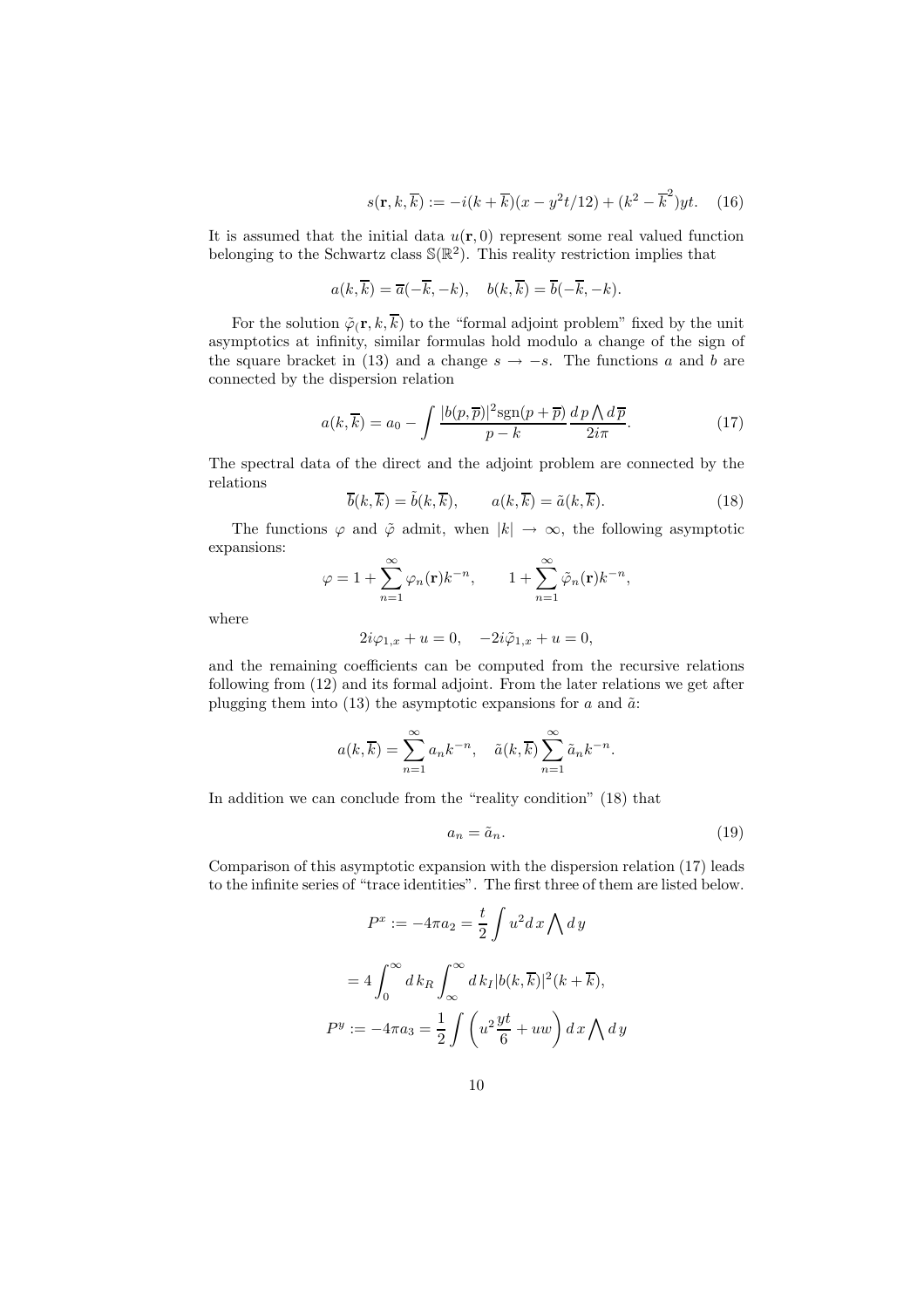$$
=4i\int_0^\infty dk_R \int_\infty^\infty dk_I |b(k,\overline{k})|^2 (k^2 - \overline{k}^2),
$$
  
\n
$$
H := -16\pi a_4 = \frac{t}{2} \int \left[ u_x^2 - 2u^3 - 3\left(\frac{yu}{6} + \frac{w}{t}\right)^2 \right] dx \bigwedge dy
$$
  
\n
$$
= 16 \int_0^\infty dk_R \int_{-\infty}^\infty dk_I |b(k,\overline{k})|^2 (k^3 + \overline{k}^3).
$$

In the derivation of these formulas the second of the relations (18) should be taken into account. In the formulas above  $w(x, y)$  is defined by the formula

$$
w(x,y) := \int_{-\infty}^{x} u_y(x',y) dx'.
$$

The relations  $u \in \mathbf{S}(\mathbb{R}^2)$  and (19) define the phase space of the CKP II equation. The relations (19) impose a couple of constraints on the initial data:

$$
\int u dx = 0, \text{and } \int w dx = 0.
$$

The Hamiltonian form of the CKP II equation is described now by the following formulas:

$$
\left(\frac{\partial}{\partial t} - \frac{y^2}{12}\frac{\partial}{\partial x} - \frac{y}{t}\frac{\partial}{\partial y}\right)u = \frac{1}{t}\frac{\partial}{\partial x}\frac{\delta H}{\delta u} = \{u, H\},\
$$

$$
\{u(\mathbf{r}), u(\mathbf{r}')\} = \frac{1}{t}\delta(\mathbf{r} - \mathbf{r}').
$$

#### **6.1 Poisson brackets of the Spectral data and Action-Angle variables for the CKP II equation**

$$
\{a(k, k), a(p, \overline{p})\} = 0,
$$

$$
\{a(k, \overline{k}), b(p, \overline{p})\} = \frac{ib(p, \overline{p})}{4\pi} \left(\frac{1}{k + \overline{p}} - \frac{1}{k - p}\right),
$$

$$
\{b(k, \overline{k}), b(p, \overline{p})\} = \frac{i}{4} \text{sgn}(p_R) \delta(p_R + k_R) \delta(p_I - k_I).
$$

The remaining brackets can be obtained from the reality conditions (18). It follows from the last three relations that  $a(k, \overline{k})$  is a generating functional for the integrals of motion  $a_n$ , and  $b(k, \overline{k}, t)$  evolves according to the formula:

$$
b(k, \overline{k}, t) = b(k, \overline{k}, t_0) \exp \left[ -4i(k^3 + \overline{k}^3(t - t_0)) \right].
$$

The derivation of this formula is based on the first 3 formulas of this section and the equation of motion:

$$
b_t = \{b, H\}.
$$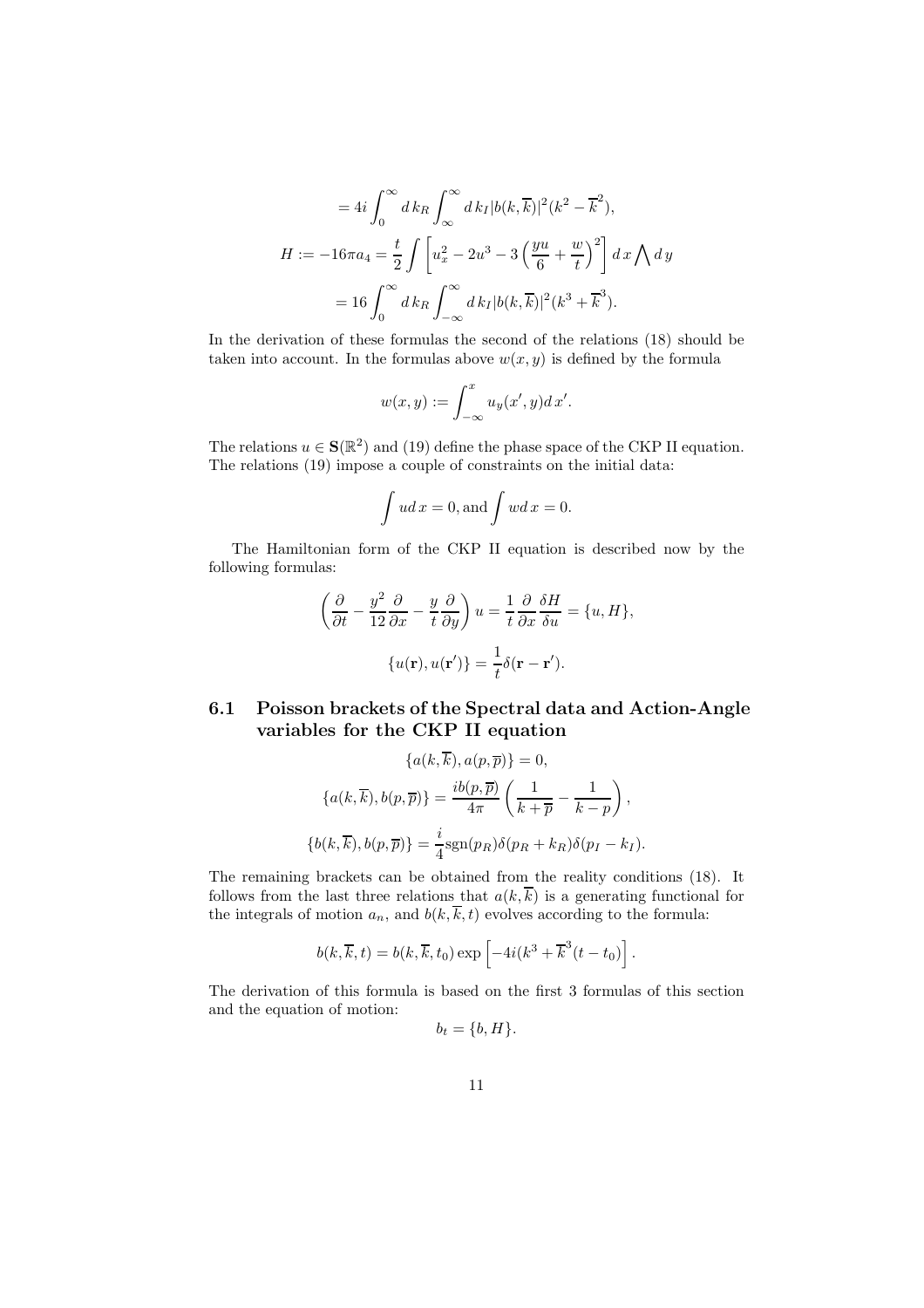The action-angle variables are:

$$
J(k,\overline{k}) = -4|b(k,\overline{k})|^2, \Phi(k,\overline{k}) = \arg b(k,\overline{k})
$$

There the time dependence is trivial:

$$
J(k,\overline{k},t) = J(k,\overline{k},t_0), \quad \Phi(k,\overline{k},t) = \Phi(k,\overline{k},t_0) + \frac{\delta H}{\delta J(k,\overline{k})}(t-t_0).
$$

It turns out that  $b(k, \overline{k}) \in \mathbb{S}(\mathbb{R}^2)$ . The condensed formulation of the result of this section is given by the following

**Theorem 1.** On the class of Schwartz initial data with constraints  $a_n = \tilde{a}_n$ , *the CKP II equation is a completely integrable Hamiltonian system, while the*  $map u \rightarrow b$  *is the canonical transformation to action-angle variables*  $J, \Phi$ *. Here* 

$$
\{\Phi(k,\overline{k}), \Phi(p,\overline{p})\} = \{J(k,\overline{k}), J(p,\overline{p})\} = 0,
$$
  

$$
\{\Phi(k,\overline{k}), J(p,\overline{p})\} = \delta(k_R - p_R)\delta(k_I - p_I),
$$
  

$$
H = -4\int_0^\infty dk_R \int_{-\infty}^\infty J(k,\overline{k})(k^3 + \overline{k}^3)dk_I.
$$

In this formulation due to the "reality conditions", the spectral data are parameterized by the right half plane of the complex variable k.

#### **7 Special solutions**

In this section we present a collection of plots for solutions to the CKP equation. Fig. 1 corresponds to the image of the KP II lump solution,

$$
u(x, y, t) = \frac{4\nu(1 - \nu(x - 3\nu t)^2 + \nu^2 y^2)}{(1 + \nu(x - 3\nu t)^2 + \nu^2 y^2)^2},
$$

under the mapping (9). It is visible that when  $t \to 0$ , the front of the solution becomes more and more narrow, and it is concentrated in a small strip with respect to the variable y.

In Fig. 2 we show the evolution of the rational solution described by the formula  $(5)$ . Here the pulse is for small t compressed in the x-direction and extended in the y-direction. For larger  $t$ , the y-extension reduces and the pulse gets stretched in the x-direction, the direction of propagation.

In Fig. 3 one can see the evolution of the rational solution of the KP equation obtained as an image of the inverse map applied to (5).

The single line soliton of the CKP equation is given by

$$
u = 2\partial_x^2 \ln f_1 = 2\partial_x^2 \ln \cosh \frac{\theta_1 - \theta_2}{2},
$$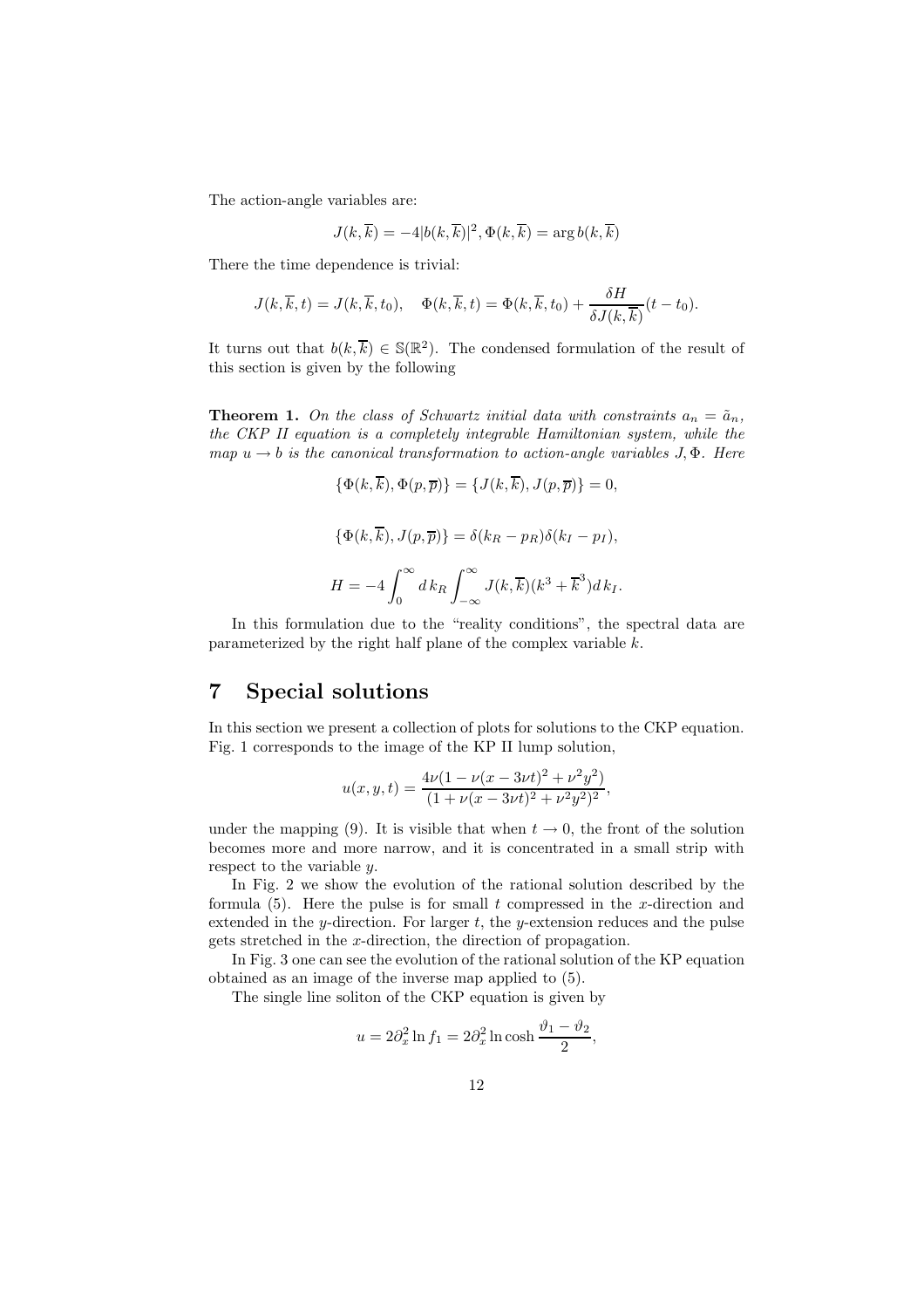

Figure 1: Solution to the CKP equation obtained as the image of the KP lump under the action of the map  $KP \to \mathrm{CKP}$  for several values of the time.

where

$$
f_1 = e^{\vartheta_1} + e^{\vartheta_2}, \quad \vartheta_j := k_j \left( x - \frac{y^2 t}{12 \alpha^2} \right) + k_j^2 \alpha^{-1} y t - 4k_j^3 t.
$$

Its evolution from a KP-type line soliton to a horseshoe-type wave can be seen in Fig. 4.

We study the 2-soliton solution in the form

$$
u = 2\partial_x^2 \ln W \left( \cosh \frac{\theta_1 - \theta_2}{2}, \sinh \frac{\theta_3 - \theta_4}{2} \right)
$$

.

It is shown in Fig. 5 where the formation of horseshoe waves can be clearly recognized.

The last plot corresponds to the genus two hyperelliptic curve with branch points  $-1, -2, -3, 0, 1, 2$ . These solutions are numerically evaluated with the spectral code by Frauendiener and Klein [17, 18, 19]. The related solutions to the CKP equation are generated from the corresponding solutions of the KP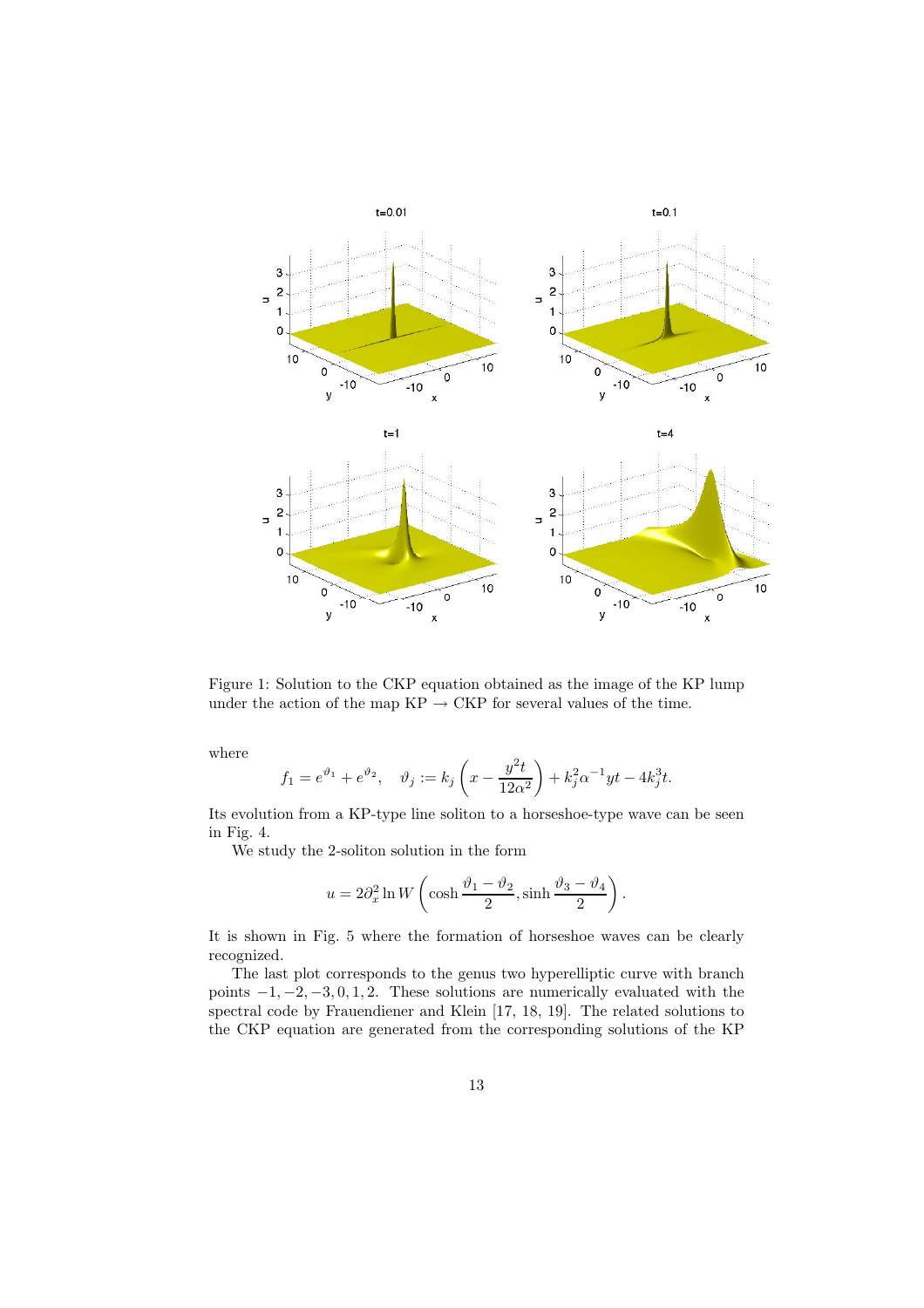

Figure 2: The rational solution of CKP obtained by the direct application of the binary Darboux dressing for several values of the time.

equation via the mapping (9). We clearly see the formation of intersecting families of parabolic fronts.

## **References**

- [1] R. Johnson, J. Fluid Mechanics 97, 701-719 (1980)
- [2] V. D. Lipovskii, Izv. Acad. Nauk SSSR, Ser. Fiz. Atm. Okeana, 21 , n. 8, 664-871 (1995).
- [3] B. B. Kadomtsev , V. I. Rydnik "Waves around us", Moscow, Znanie,p. 1- 150, (1981) (in Russian).
- [4] V. D. Lipovskii, V. B. Matveev, A. O. Smirnov, Zapiski Nauchnyh Seminarov LOMI v. 150 , p. 70-75, (1986); Translated in J. of Soviet Mathematics, Plenum PC (1989) v. 46 n.1, p. 1609-1612.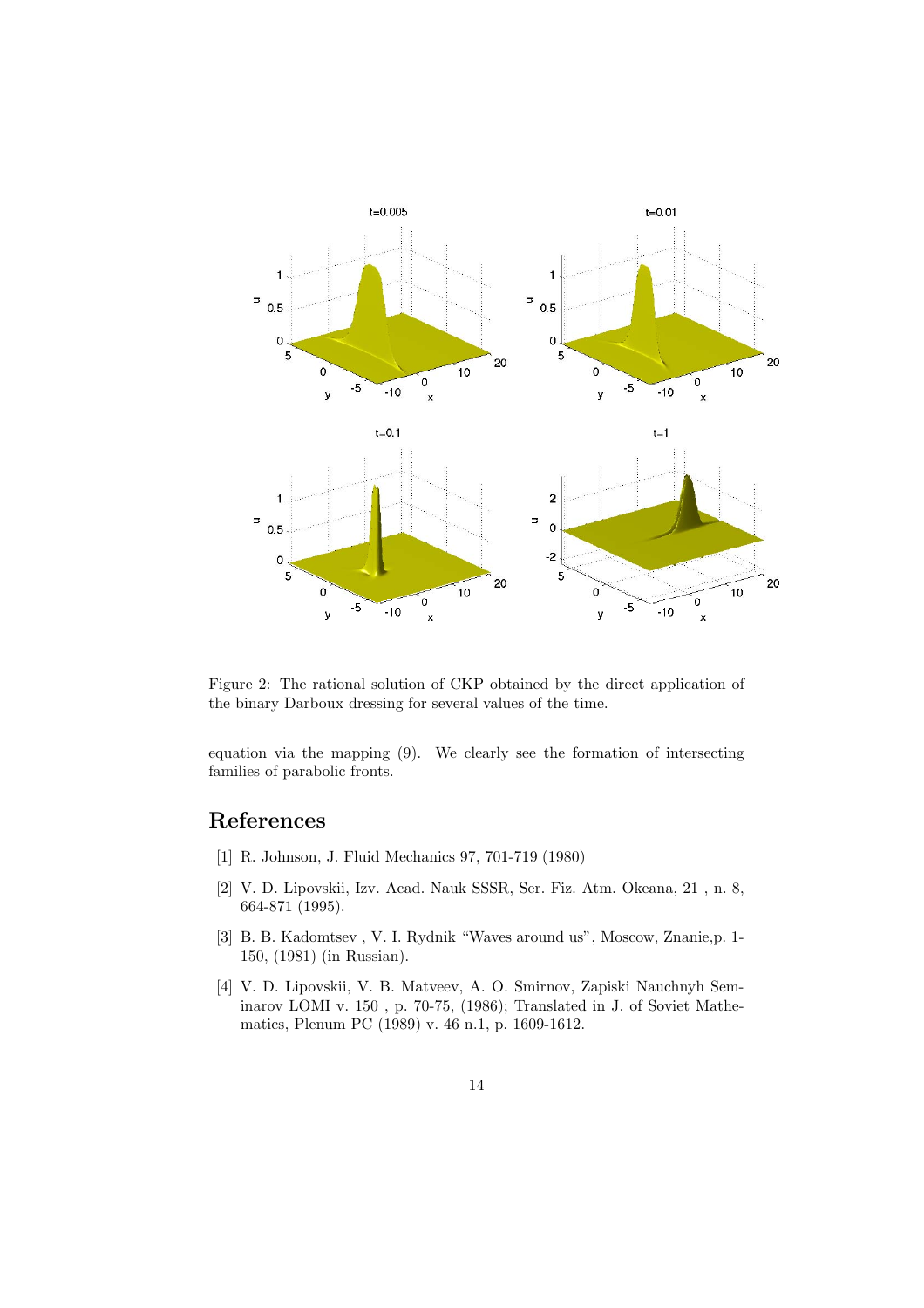

Figure 3: Rational solution to the KP equation obtained as an image of the inverse map  $CKP \rightarrow KP$  applied to the rational solution shown before for several values of the time.

- [5] V. B. Matveev , M. A. Salle Darboux transformations and Solitons, Springer Series Studies in Nonlinear Dynamics (1991).
- [6] M. A. Salle, PhD Thesis, Leningrad University (1983).
- [7] V. B. Matveev, LMP, v. 3, p.216-219, (1979).
- [8] V. B. Matveev, LMP, v. 3, p.512-520, (1979).
- [9] V. S. Druma Dokl. Akad. Nauk SSSR, v. 268 , v. 1, p. 15-17, (1983).
- [10] W. Ovel, W. Steeb, Phys. Lett. A, v. 103 n.5, p. 239-242 (1984).
- [11] L. A. Bordag, A. R. Its, S. V. Manakov, V. B. Matveev, V. E. Zakharov , Phys. Lett. A, v. 63. n.3, p. 205-206 (1977).
- [12] V. D. Lipowskii, Dokl. Akad. Nauk SSSR, v. 286, n. 2, 334-338, (1986).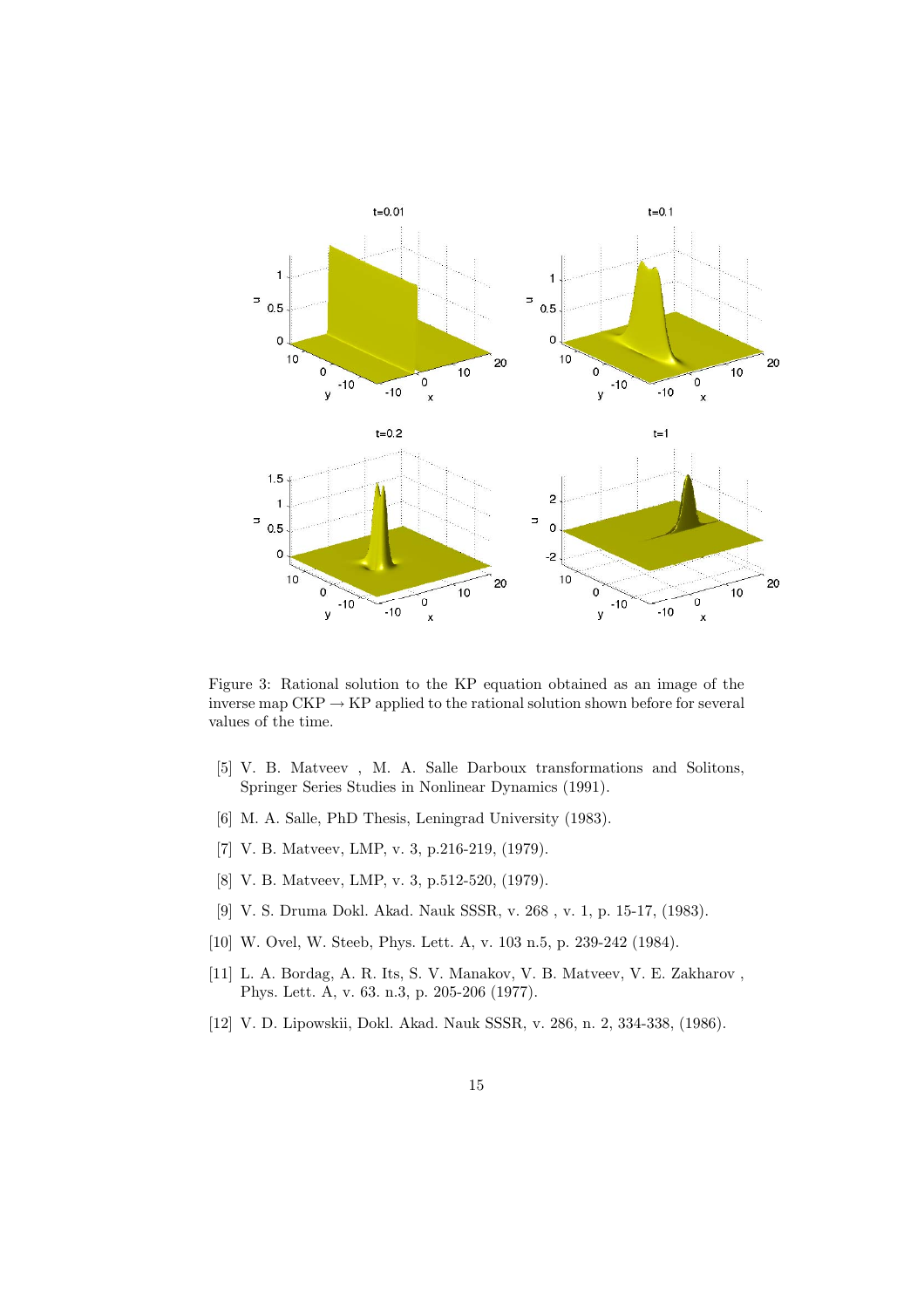

Figure 4: One soliton solution of the CKP equation with  $k_1 = 1, k_2 = 0$  for several values of the time.

- [13] Yi-Tian Gao, Bo Tian, Phys. Lett. A, V. 301, p. 74-82 (2002).
- [14] I. Anders, A. Boutet de Monvel, J. of Nonl. Math. Phys,v. 7 n.3, 284-302 (2000).
- [15] S. Leble, A. Sukhov in the volume 15 International Symposium on nonlinear Acoustics, ED; by W. Lauterborn ,T. Kurz, NY : AIP 2000, p. 497-500.
- [16] E.D. Belokolos, A.I. Bobenko, V.Z. Enolskii, A.R. Its et V.B. Matveev, *Algebro-Geometric Approach to Nonlinear Integrable Equations*, Berlin: Springer, (1994).
- [17] J. Frauendiener and C. Klein, 'Hyperelliptic theta functions and spectral methods', J. Comp. Appl. Math., v. 167, 193 (2004).
- [18] J. Frauendiener and C. Klein, 'Hyperelliptic theta functions and spectral methods: KdV and KP solutions', Lett. Math. Phys., v. 76, 249-267 (2006).
- [19] C. Klein and O. Richter 'Ernst Equation and Riemann Surfaces', Lecture Notes in Physics **685** (Springer) (2005).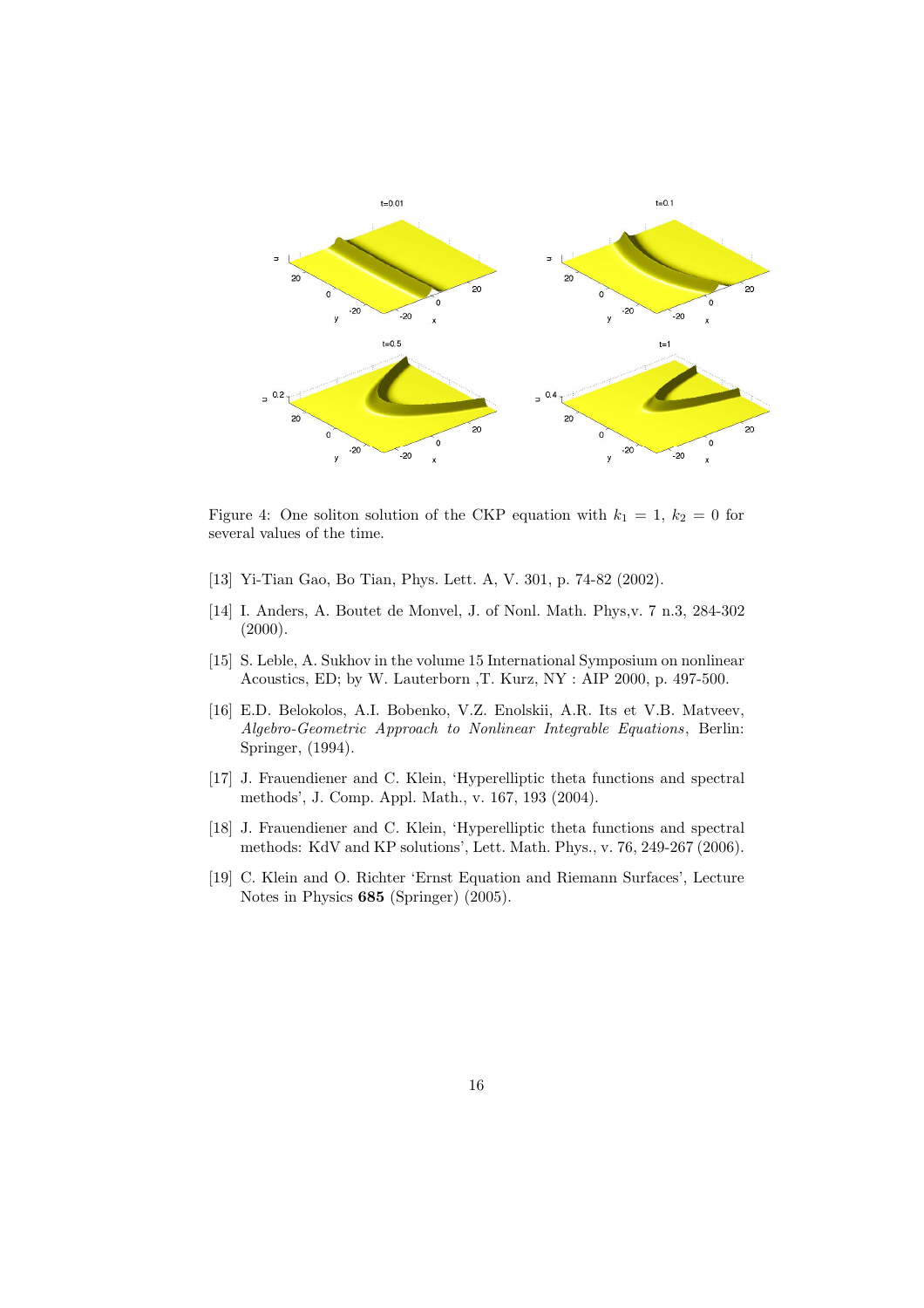

Figure 5: 2-soliton solution of the CKP equation with  $k_1 = -1.5$ ,  $k_2 = 0$ ,  $k_3 = 2$ ,  $k_4 = 0$  for several values of the time.